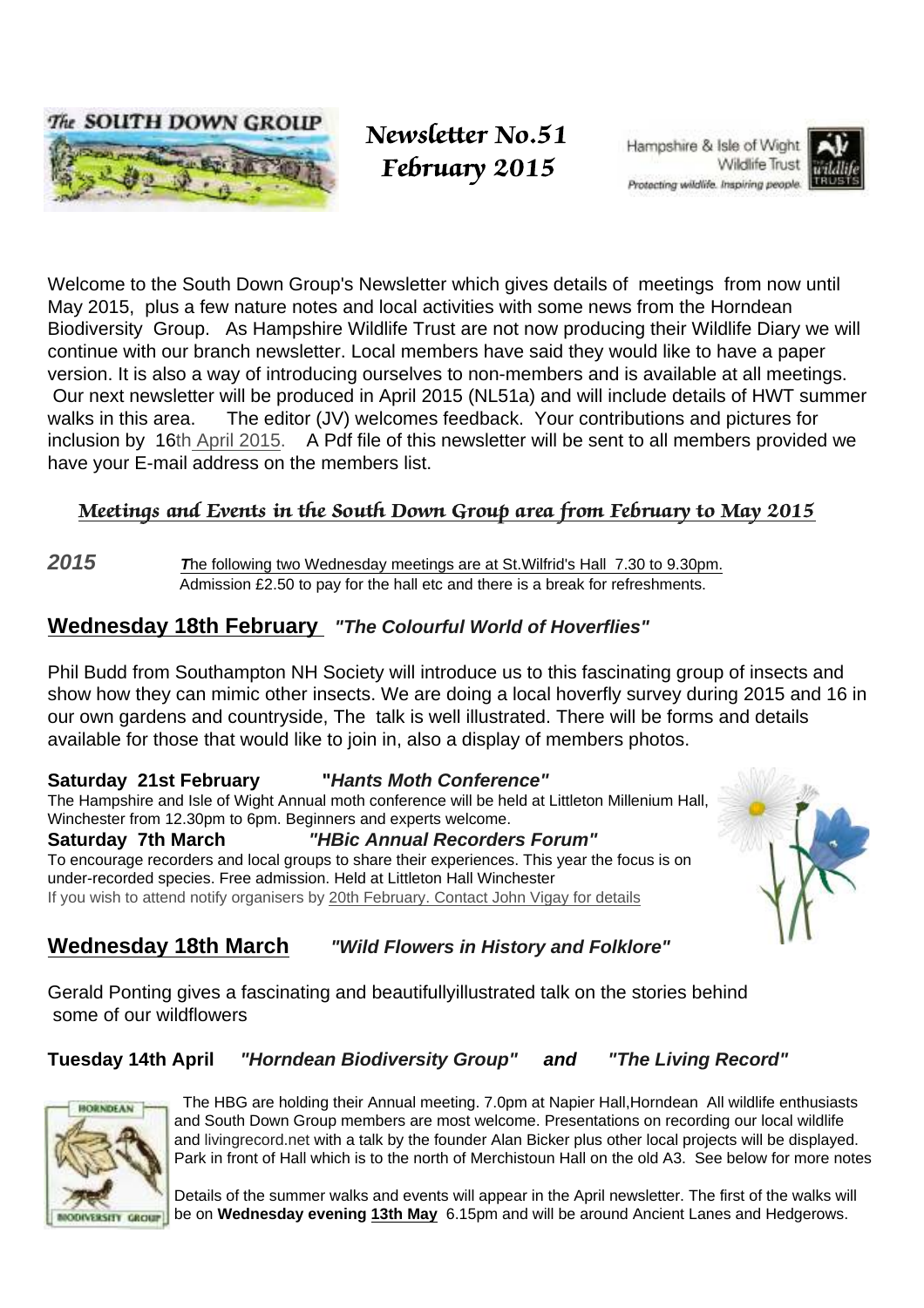| <b>Hampshire and IW Wildlife Trust -</b>    |                          |  | WWW.hwt.org.uk                           |
|---------------------------------------------|--------------------------|--|------------------------------------------|
| <b>John Goodspeed</b>                       |                          |  | <b>WWW.havantnature.net</b>              |
| <b>Ralph Hollins</b>                        |                          |  | WWW.homepage.ntlworld.com/ralph.hollins/ |
| <b>Horndean Parish Council</b>              | $\blacksquare$           |  | WWW.horndeanpc-hants.gov.uk/countryside. |
| <b>Rotherlands Cons. Group. Petersfield</b> |                          |  | WWW.Rotherlands.co.uk                    |
| <b>Bluebell Woods, Clanfield</b>            | $\blacksquare$           |  | WWW.bluebellwood.wesnetservices.co.uk    |
| <b>Horndean Tree Register</b>               | $\overline{\phantom{0}}$ |  | WWW.HorndeanTrees.co.uk                  |
| Yoells Copse, Lovedean                      | $\blacksquare$           |  | WWW. yoellscopse.co.uk                   |
| <b>South Downs National Park</b>            | $\blacksquare$           |  | WWW.southdowns.gov.uk                    |
| <b>The Sustainability Centre</b>            | $\blacksquare$           |  | WWW.sustainability-centre.org            |
| <b>HWT- South Down Group</b>                | $\blacksquare$           |  | via WWW.wildlife.vigay.com               |
| <b>Horndean Biodiversity Group</b>          | $\blacksquare$           |  | WWW.horndeanbiodiversitygroup.co.uk      |
|                                             |                          |  |                                          |

Earlier Southdown Grp. Newsletters can be downloaded from www.wildlife.vigay.com. The Horndean Trees website has pages on local Hedgerows, verges and the HR survey On Horndean Parish Council web you will find Countryside Team News plus important news for volunteers with some details about Tree and hedgerow planting and conservation events. For more information about South Down Group Activities contact :

Peter Leversha on 023 92592711 or E < p.leversha@btinternet.com > or John Vigay on 023 92592647 or  $E <$  wildlife@vigay.com > Horndean Biodiversity Group contact E-mail < horndeanbiodiversitygroup@gmail.com >

# NATURE NOTES

## WILD FLOWERS

After a rather wet and windy winter the ground has been very soggy underfoot but there have been some bright intervals with many fungi putting on a brief showing and mosses have had a grand time. Two wild flowers that have done well in this area are -



#### Winter heliotrope Petasites fragrans

A wonderful show of these sweet scented flowers were seen along the banks just outside the entrance to Merchistoun Hall, photos taken on Christmas Day 2014. This species is locally frequent in Hampshire. Closely related to Butterbur P.hybridus which flowers later in the spring. Is very good for winter insects.



#### Spurge-laurel Daphne laureola

Another very early flower, this one snapped on 27 Jan 2015 in the southern edge of Wick hanger, Blendworth. A native found across Hampshire on calcaerous woodland but rather mis-named as it is neither a spuge or a laural. The only known local sites are Wick Hanger and Catherington Lith where the plants can be mistaken for rhododendron or laurel, The editor would welcome local reader's photos of unusual.



Dont forget that on Wed. 18th March, Gerald Ponting will be coming to give us a talk on Wild Flowers in History and Folklore. We hope to see you and would like to recruit more volunteers to help us record the flowers on local grass verges and nature reserves. There will be a display of members photographs during the break so if you have any favourite pictures of wild flowers that you would like to share or want them identified, bring them along,